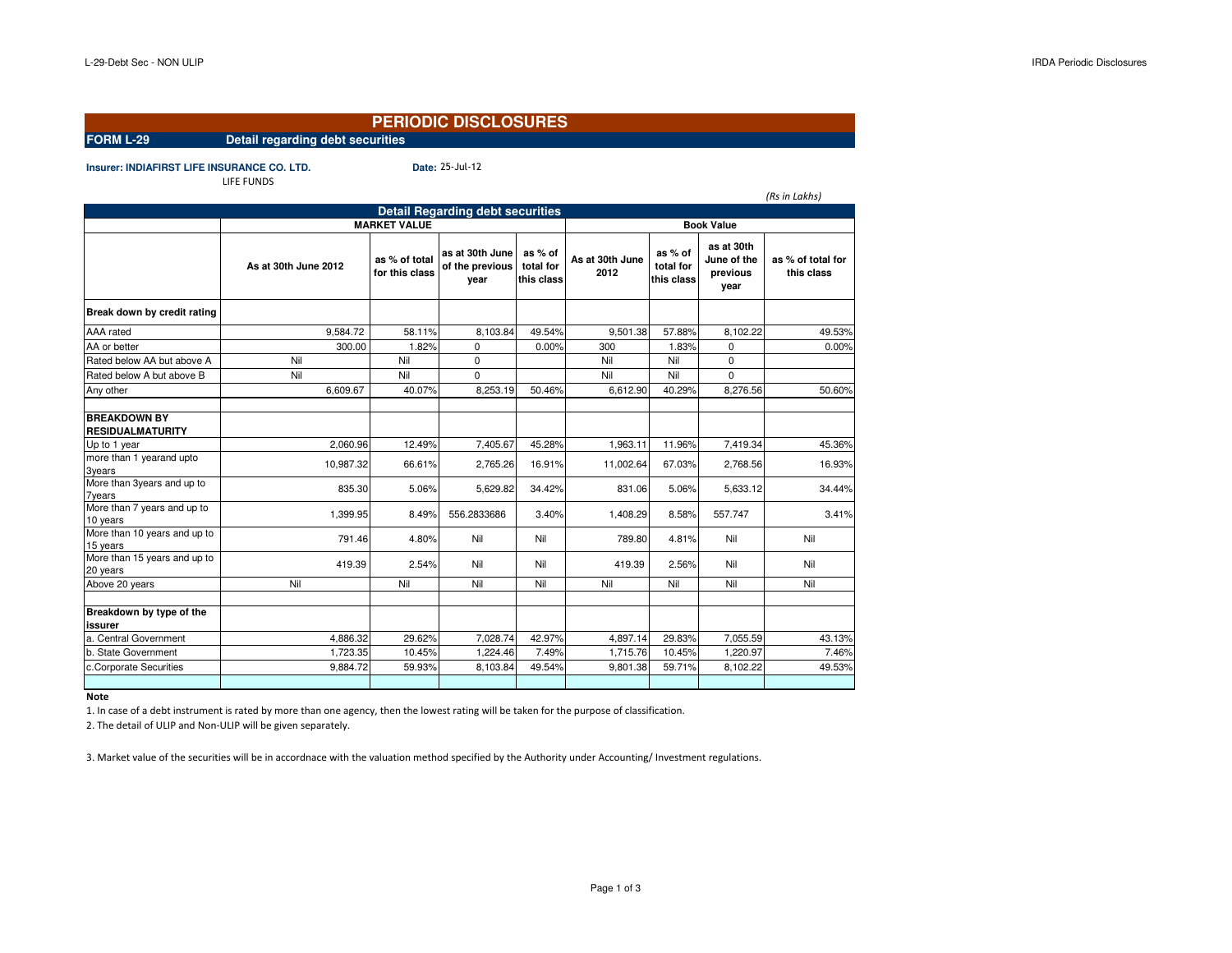# **PERIODIC DISCLOSURES**

25-Jul-12

**FORM L-29 Detail regarding debt securities**

**Insurer: INDIAFIRST LIFE INSURANCE CO. LTD.** PGA FUNDS

|                                                |                      |                                 | <b>Detail Regarding debt securities</b>    |                                    |                         |                                    |                                               | (Rs in Lakhs)                   |
|------------------------------------------------|----------------------|---------------------------------|--------------------------------------------|------------------------------------|-------------------------|------------------------------------|-----------------------------------------------|---------------------------------|
|                                                |                      |                                 |                                            |                                    |                         |                                    |                                               |                                 |
|                                                | <b>MARKET VALUE</b>  |                                 |                                            |                                    | <b>Book Value</b>       |                                    |                                               |                                 |
|                                                | As at 30th June 2012 | as % of total<br>for this class | as at 30th June<br>of the previous<br>vear | as % of<br>total for<br>this class | As at 30th June<br>2012 | as % of<br>total for<br>this class | as at 30th<br>June of the<br>previous<br>year | as % of total for<br>this class |
| Break down by credit rating                    |                      |                                 |                                            |                                    |                         |                                    |                                               |                                 |
| AAA rated                                      | 17,375.77            | 36.81%                          | Nil                                        | Nil                                | 17,371.67               | 36.82%                             | Nil                                           | Nil                             |
| AA or better                                   | 4,854.22             | 10.28%                          | Nil                                        | Nil                                | 4.842.04                | 10.26%                             | Nil                                           | Nil                             |
| Rated below AA but above A                     | Nil                  | Nil                             | Nil                                        | Nil                                | Nil                     | Nil                                | Nil                                           | Nil                             |
| Rated below A but above B                      | Nil                  | Nil                             | Nil                                        | Nil                                | Nil                     | Nil                                | Nil                                           | Nil                             |
| Any other                                      | 24.980.33            | 52.91%                          | Nil                                        | Nil                                | 24.969.14               | 52.92%                             | Nil                                           | Nil                             |
| <b>BREAKDOWN BY</b><br><b>RESIDUALMATURITY</b> |                      |                                 |                                            |                                    |                         |                                    |                                               |                                 |
| Up to 1 year                                   | 898.24               | 1.90%                           | Nil                                        | Nil                                | 899.09                  | 1.91%                              | Nil                                           | Nil                             |
| more than 1 yearand upto<br>3years             | 12.875.54            | 27.27%                          | Nil                                        | Nil                                | 12.858.55               | 27.25%                             | Nil                                           | Nil                             |
| More than 3years and up to<br><b>7years</b>    | 8,265.13             | 17.51%                          | Nil                                        | Nil                                | 8,253.68                | 17.49%                             | Nil                                           | Nil                             |
| More than 7 years and up to<br>10 years        | 13,953.95            | 29.56%                          | Nil                                        | Nil                                | 13,953.80               | 29.57%                             | Nil                                           | Nil                             |
| More than 10 years and up to<br>15 years       | 2269.339899          | 4.81%                           | Nil                                        | Nil                                | 2,270.31                | 4.81%                              | Nil                                           | Nil                             |
| More than 15 years and up to<br>20 years       | 8948.125243          | 18.95%                          | Nil                                        | Nil                                | 8,947.43                | 18.96%                             | Nil                                           | Nil                             |
| Above 20 years                                 | Nil                  | Nil                             | Nil                                        | Nil                                | Nil                     | Nil                                | Nil                                           | Nil                             |
| Breakdown by type of the<br>issurer            |                      |                                 | Nil                                        |                                    |                         |                                    |                                               |                                 |
| a. Central Government                          | 16,338.30            | 34.61%                          |                                            | Nil                                | 16,327.51               | 34.60%                             | Nil                                           | Nil                             |
| b. State Government                            | 8,642.03             | 18.31%                          | Nil                                        | Nil                                | 8,641.62                | 18.32%                             | Nil                                           | Nil                             |
| c.Corporate Securities                         | 22,229.99            | 47.09%                          | Nil                                        | Nil                                | 22,213.78               | 47.08%                             | Nil                                           | Nil                             |
|                                                |                      |                                 |                                            |                                    |                         |                                    |                                               |                                 |

**Note**

1. In case of a debt instrument is rated by more than one agency, then the lowest rating will be taken for the purpose of classification.

2. The detail of ULIP and Non-ULIP will be given separately.

3. Market value of the securities will be in accordnace with the valuation method specified by the Authority under Accounting/ Investment regulations.